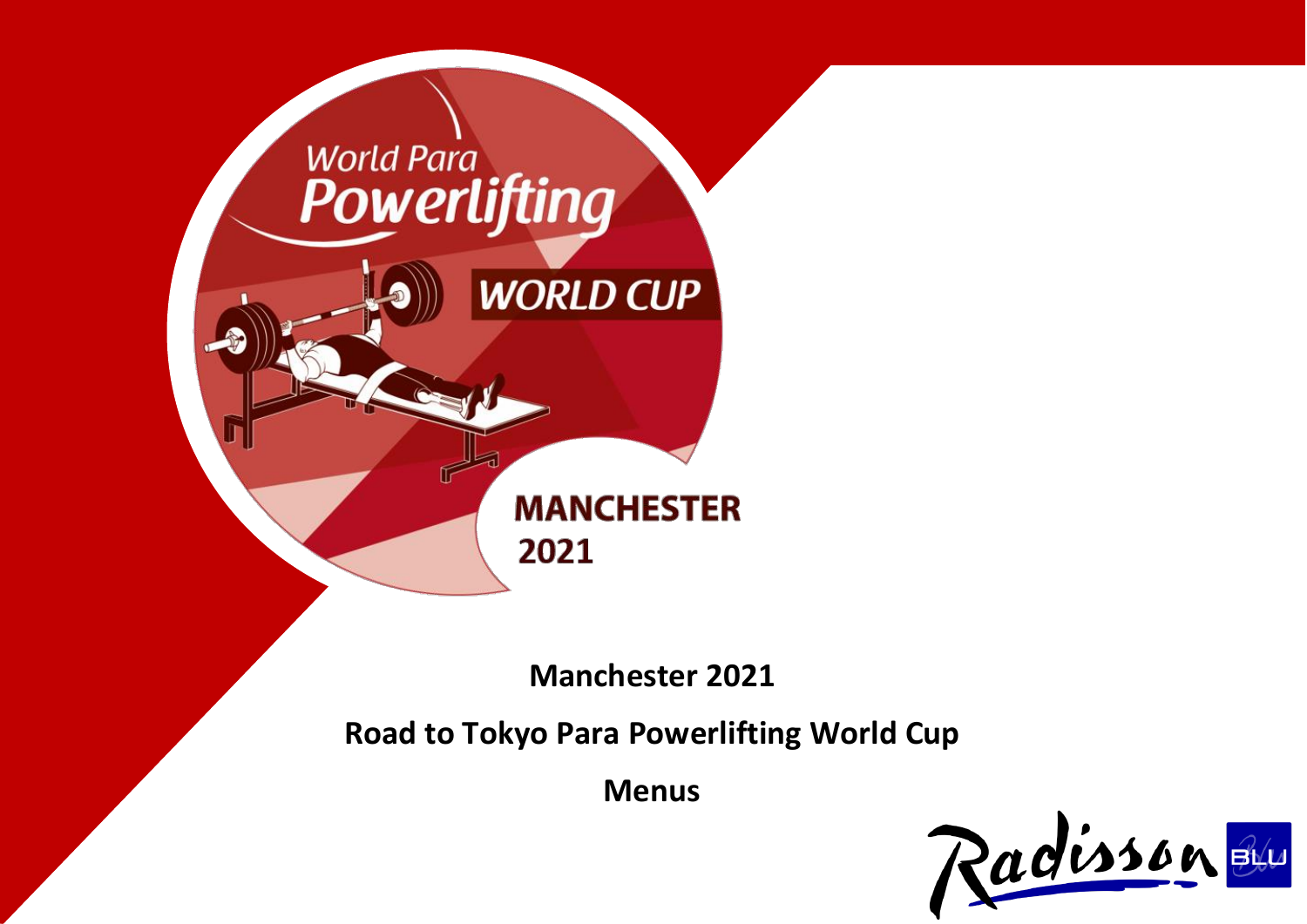**Monday 22nd March Lunch: Beef stroganoff with pasta.**

**Broccoli & Cheese pasta. Salmon broccoli in tomato sauce.** **Dinner: Leek and Potato soup.**

**Pork steak roast sweet potato and chickpea curry. Roast hake roast sweet potato and chickpea curry. Spinach, sweet potato and chickpea curry. Roast courgette and peppers.**

**Lemon and lime cheesecake.**

**Tuesday 23rd March Lunch: Caesar salad.**

**Chicken fried rice Salmon fried rice. Vegetable fried rice.**

**Whole fruit.**

**Dinner: Tomato soup.**

**Cottage pie. Mixed fish pie. Mushroom, stroganoff and mash. Broccoli and greens.**

**Bakewell tart.**

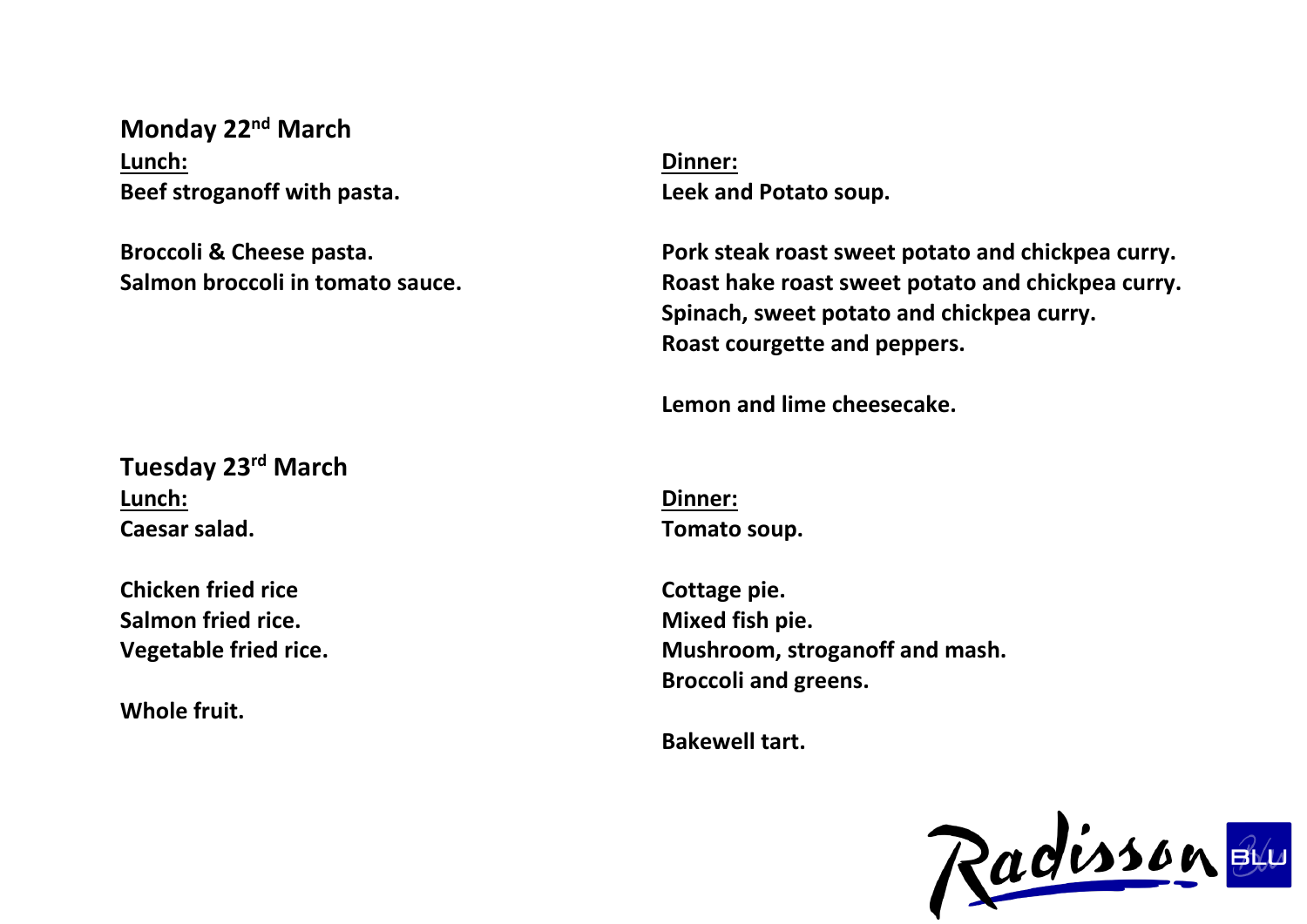## **Wednesday 24th March Lunch: Supersalad.**

**Turkey bolognaise penne pasta. Roast cod tomato pasta. Mediterranean tomato bake.**

**Whole fruit.**

**Thursday 25th March Lunch: Coleslaw.**

**Beef chilli steamed rice. Mixed bean chilli steamed rice. Cajun salmon steamed rice.**

**Whole fruit.**

**Dinner: Mushroom and tarragon soup.**

**Lemon and herb roast chicken, ratatouille, diced sweet potato. Roast red mullet, ratatouille, sweet potato. Vegetable goats cheese tart. Carrots and green beans.**

**Cheesecake.**

**Dinner: Cauliflower soup.**

**Diced lamb hotpot. Quorn mince hotpot? Roast haddock, potato wedges steamed greens. Steamed greens**

**Baileys cheesecake.**

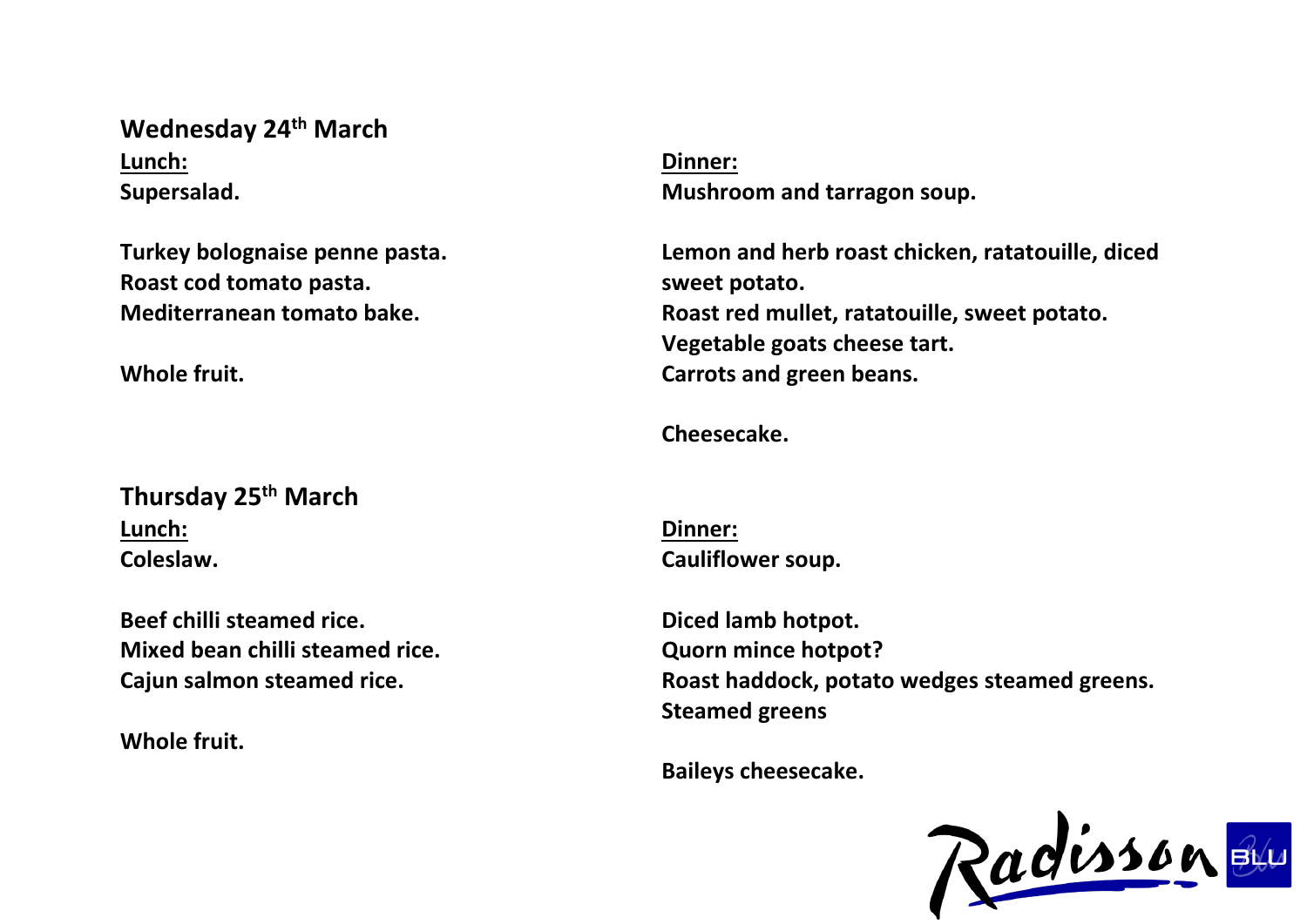**Friday 26th March Lunch: Tomato onion rocket salad.**

**Jerk chicken Cajun rice. Seafood jambalaya. Vegetable jambalaya.**

**Whole fruit.**

**Dinner: Carrot and coriander soup.**

**Diced beef stew, mash potato. Fish cakes, mash potato. Mushroom ravioli, mushroom sauce. Carrots and broccoli.**

**Chocolate delice.**

**Saturday 27th March Lunch: Watermelon feta and rocket salad.**

**Turkey escalope roast new peppers. Roast hake roast new potatoes.**

**Mediterranean veg gnocchi.**

**Dinner: Butternut squash soup.**

**Tandoori pork steak, cumin basmati rice. Lentil Dahl cumin basmati rice. Roast salmon cumin basmati rice. Roast cauliflower.**

**Tiramisu.**